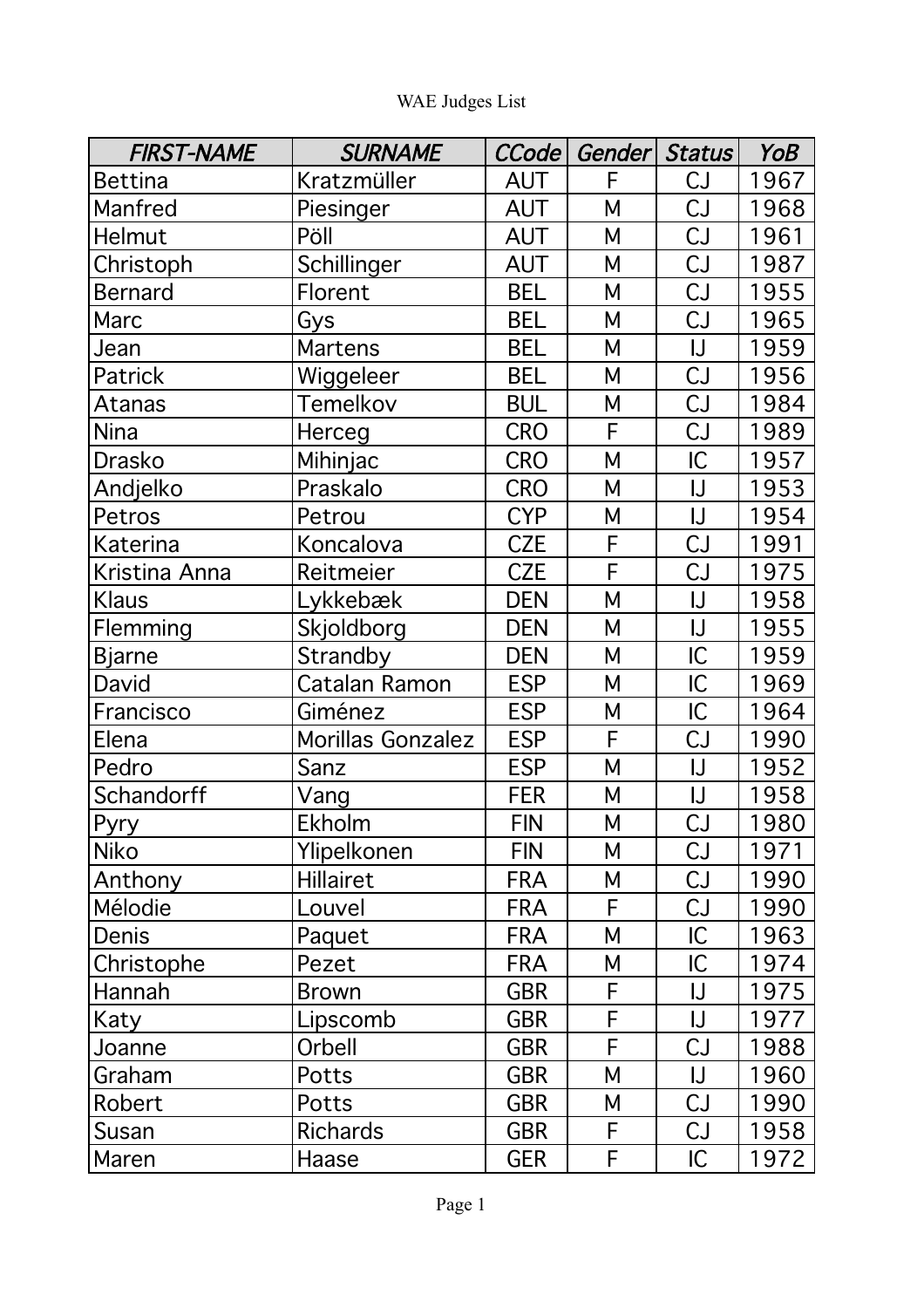| Friedrich           | Karle              | <b>GER</b> | M                                                                                                                                             | IJ                                         | 1966 |
|---------------------|--------------------|------------|-----------------------------------------------------------------------------------------------------------------------------------------------|--------------------------------------------|------|
| Carsten             | Kühn               | <b>GER</b> | M                                                                                                                                             | CJ                                         | 1967 |
| <b>Sabrina</b>      | <b>Steffens</b>    | <b>GER</b> | F                                                                                                                                             | $\mathsf{U}% _{0}\left( \mathsf{U}\right)$ | 1979 |
| Aikaterini          | Plakouda           | <b>GRE</b> | F                                                                                                                                             | $\sf U$                                    | 1977 |
| Christina           | <b>Tiflidou</b>    | <b>GRE</b> | $\overline{F}$                                                                                                                                | CJ                                         | 1989 |
| Andras              | <b>Hegedus</b>     | <b>HUN</b> | M                                                                                                                                             | $\sf U$                                    | 1973 |
| <b>Barry</b>        | <b>Brophy</b>      | <b>IRL</b> | M                                                                                                                                             | CJ                                         | 1983 |
| Yuri                | Yogev              | <b>ISR</b> | M                                                                                                                                             | CJ                                         | 1963 |
| Andrea              | <b>Bortot</b>      | <b>ITA</b> | M                                                                                                                                             | $\sf U$                                    | 1979 |
| Fulvio              | Cantini            | <b>ITA</b> | M                                                                                                                                             | $\sf U$                                    | 1970 |
| Manuela Giusy       | Cascio             | <b>ITA</b> | F                                                                                                                                             | CJ                                         | 1977 |
| Martino             | Miani              | <b>ITA</b> | M                                                                                                                                             | IC                                         | 1984 |
| Giorgio             | Piga               | <b>ITA</b> | $\mathsf{M}% _{0}^{\ast }=\mathsf{M}_{0}^{\ast }=\mathsf{M}_{0}^{\ast }$                                                                      | CJ                                         | 1988 |
| Mariagrazia         | Pinna              | <b>ITA</b> | F                                                                                                                                             | CJ                                         | 1978 |
| Luca                | Stucchi            | <b>ITA</b> | $\mathsf{M}% _{0}^{\ast }=\mathsf{M}_{0}^{\ast }=\mathsf{M}_{0}^{\ast }$                                                                      | $\sf U$                                    | 1968 |
| Davide              | Vieni              | <b>ITA</b> | M                                                                                                                                             | CJ                                         | 1985 |
| Ringa               | <b>Baltrusaite</b> | LTU        | F                                                                                                                                             | IC                                         | 1970 |
| Dion                | Buhagiar           | <b>MLT</b> | M                                                                                                                                             | $\bigcup$                                  | 1958 |
| Robert              | Erica              | <b>NED</b> | $\mathsf{M}% _{0}^{\ast }=\mathsf{M}_{0}^{\ast }=\mathsf{M}_{0}^{\ast }$                                                                      | $\sf U$                                    | 1974 |
| Marleen             | <b>Kroeders</b>    | <b>NED</b> | F                                                                                                                                             | CJ                                         | 1974 |
| Henk                | Wagemakers         | <b>NED</b> | $\mathsf{M}% _{0}\!\left( \mathcal{M}_{0}\right) ^{T\!\left( 1\right) }=\mathsf{M}_{0}\!\left( \mathcal{M}_{0}\right) ^{T\!\left( 1\right) }$ | $\sf U$                                    | 1955 |
| Eva Catherine       | Thesen             | <b>NOR</b> | F                                                                                                                                             | CJ                                         | 1962 |
| Aurel               | Robu               | <b>ROU</b> | ${\sf M}$                                                                                                                                     | CJ                                         | 1959 |
| Mariya              | _arkina            | <b>RUS</b> | F                                                                                                                                             | IC                                         | 1987 |
| Zorigto             | Mankhanov          | <b>RUS</b> | $\mathsf{M}% _{1}\left( \mathsf{M}_{1}\right) ^{T}$                                                                                           | CJ                                         | 1977 |
| Irena               | Rosa               | <b>SLO</b> | F                                                                                                                                             | $\mathsf{U}% _{0}\left( \mathsf{U}\right)$ | 1954 |
| Marusa              | Rusjan             | <b>SLO</b> | F                                                                                                                                             | CJ                                         | 1990 |
| Maya                | Shalaby            | <b>SLO</b> | F                                                                                                                                             | CJ                                         | 1980 |
| Svetlana            | Vran               | <b>SLO</b> | F                                                                                                                                             | CJ                                         | 1953 |
| Slobodan            | <b>Matic</b>       | <b>SRB</b> | $\mathsf{M}% _{0}^{\ast }=\mathsf{M}_{0}^{\ast }=\mathsf{M}_{0}^{\ast }$                                                                      | CJ                                         | 1960 |
| <b>Biljana</b>      | <b>Mitrovic</b>    | <b>SRB</b> | F                                                                                                                                             | CJ                                         | 1983 |
| <b>Kristina</b>     | Lacúchová          | <b>SVK</b> | F                                                                                                                                             | CJ                                         | 1985 |
| Peter               | <b>Holt</b>        | <b>SWE</b> | M                                                                                                                                             | IC                                         | 1964 |
| Jessica             | Larsson            | <b>SWE</b> | F                                                                                                                                             | CJ                                         | 1976 |
| Rolf                | Volungholen        | <b>SWE</b> | M                                                                                                                                             | CJ                                         | 1957 |
| <b>Tahsin Cinar</b> | Gozacan            | <b>TUR</b> | M                                                                                                                                             | CJ                                         | 1984 |
| Alper               | Guler              | <b>TUR</b> | M                                                                                                                                             | CJ                                         | 1981 |
| Naci                | Ugur               | <b>TUR</b> | M                                                                                                                                             | CJ                                         | 1961 |

WAE Judges List